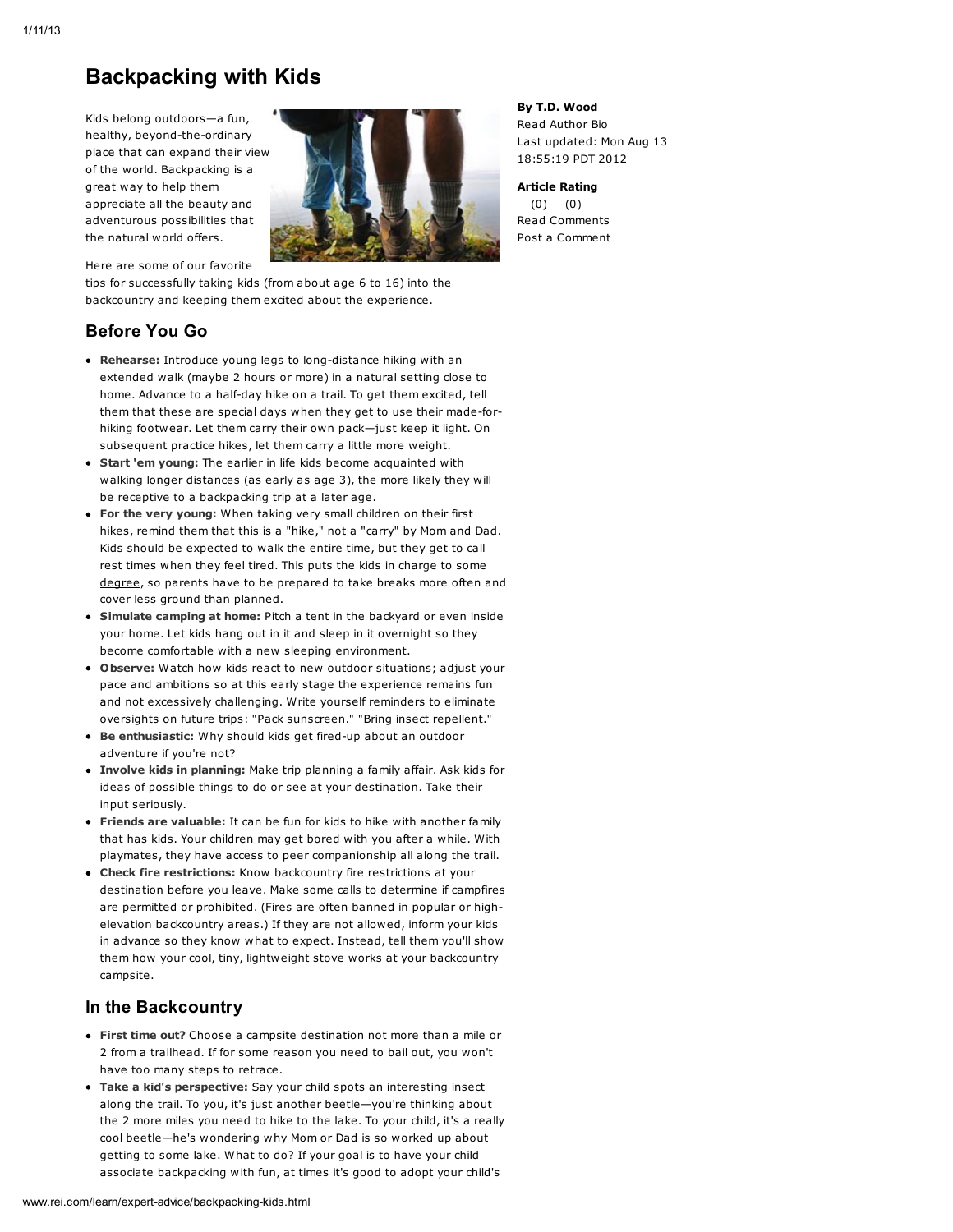#### Backpacking with Kids

p rio ritie s.

- Adjust your expectations: We've heard tales of families attempting difficult, off-trail backpacking expeditions. These can be tedious and exhausting for kids. If the trip is unpleasant, you run the risk of giving kids a negative impression of the outdoors, an attitude that can take a long time to reverse.
- Share the load: Give kids a kid-size pack and let them carry a few lightweight items. Snacks, water, a sleeping bag, perhaps, or their rain gear. Adults, meanwhile, should play Sherpa for younger kids so the journey doesn't exhaust or discourage them.
- Self-sufficiency: Kids like to feel a degree of self-sufficiency. So, for example, instead of having a family water bottle, give each child his or her own water bottle (or hydration system) so they can choose the time they want to drink.
- On the trail: If you have 2 or more adults in your party, it's usually smart to have one in the lead and one serving as the caboose, with kids in the middle.
- Share chores: Enlist your child to take part in camp chores. Try asking your child to be in charge of keeping things neat and clean. Kids seem to grasp the concept of caring for nature more intuitively than adults, so this is usually one assignment that's a perfect fit for kids.
- Be safe: Make sure your kids always carry a whistle (teach them to blow it if they become separated from you) and have easy access to a flashlight or headlamp. For the younger ones, attach a lanyard to both the whistle and light and tie them to one of the child's belt loops.

### Extras

Turn the trail into a classroom without walls: Carry field [guides](http://www.rei.com/category/10566789) so at rest stops and in camp you can identify the flora and fauna (or rocks or birds or clouds) your kids encounter along the way. Want to seriously upgrade your stargazing ability? Tote the Celestron SkyScout Personal [Planetarium,](http://www.rei.com/product/742247) an impressive point-and-click identifier of heavenly bodies, a winner of a Backpacker Editors' Choice Award. Pricey, yes, but what a cool tool.



• Trail history: Some trails have historical significance or interesting stories. This

information is often available in trail guides or at ranger stations, and can add another dimension of interest and learning to your trip.

- Leave No Trace: Acquaint kids with [Leave](http://www.lnt.org/) No Trace principles to help them mature into responsible citizens and caring stewards of the outdoors.
- **Get Involved with PEAK: Promoting Environmental Awareness in Kids** (PEAK) is a partnership program between REI and Leave No Trace that helps educate children about the outdoors and responsible enjoyment of our public lands. Learn more about the PEAK [program.](http://www.rei.com/aboutrei/reikids02.html)
- Navigation: A backpacking trip is a great way to introduce kids to navigating with a map and compass, and also with a GPS receiver. You r example can impress on your kids the importance of understanding basic navigational skills in the backcountry. They might even take an interest in orienteering or geocaching, a pair of outdoor activities ba s e d o n n a vig a tio n s kills.
- $\bullet$ **Wildlife:** Inquire at the ranger station about wildlife activity in the area you are visiting. As the adult, you need to understand any precautions necessary (such as proper food storage or how to react during an upclose encounter) for safely coexisting with wildlife. Educate your children about treating wildlife with respect and caution so everyone stays safe.

### Rewards

How kids gain from backpacking excursions:

Exercise; good health.